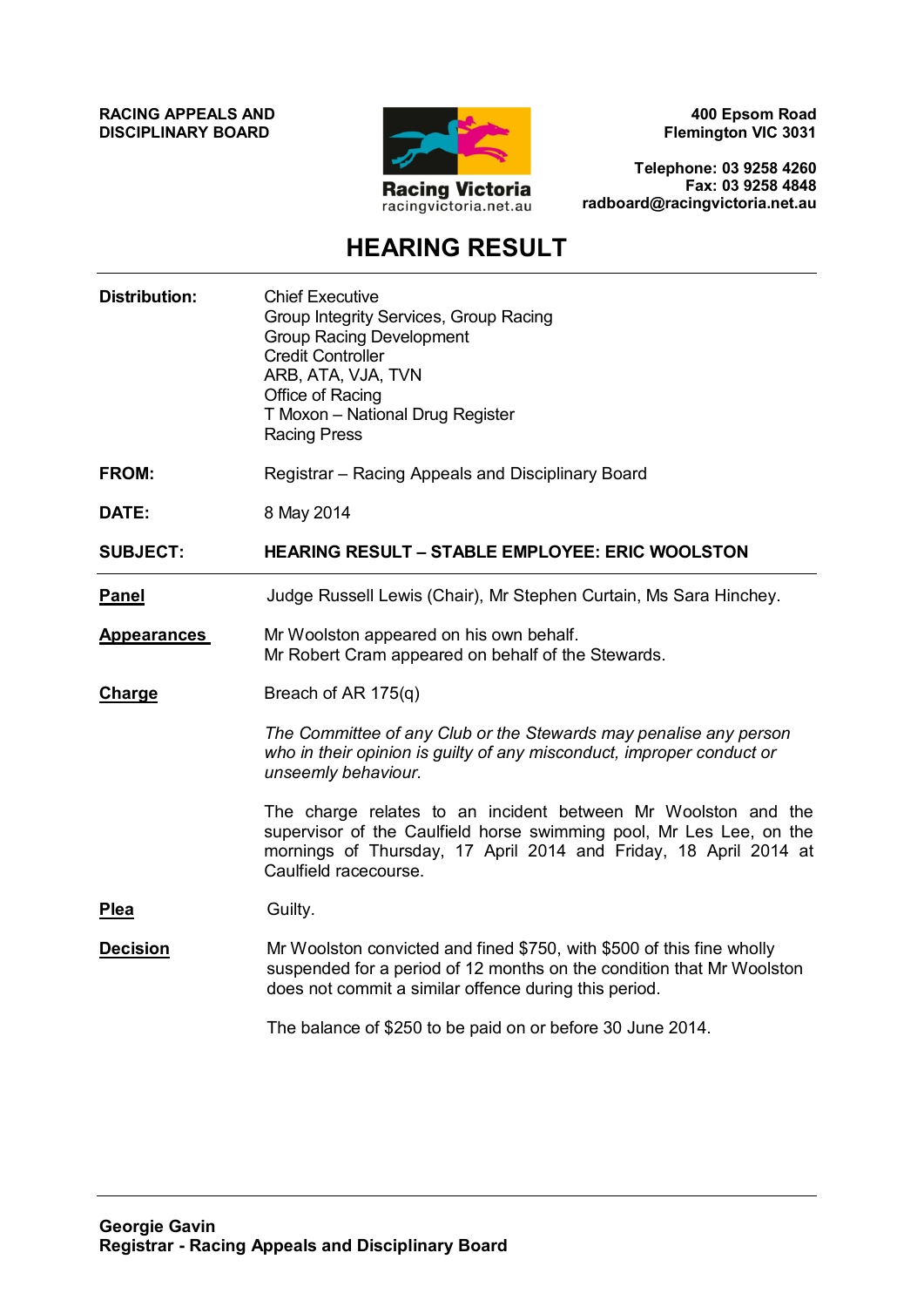# **TRANSCRIPT OF PROCEEDINGS**

### **RACING APPEALS AND DISCIPLINARY BOARD**

 $\mathcal{L}_\text{max}$  , and the contribution of the contribution of the contribution of the contribution of the contribution of the contribution of the contribution of the contribution of the contribution of the contribution of t

#### **HIS HONOUR JUDGE R.P.L. LEWIS, Chairman MR S. CURTAIN MS S. HINCHEY**

#### **EXTRACT OF PROCEEDINGS**

#### **DECISION**

## **REGISTERED STABLEHAND: ERIC WOOLSTON**

#### **MELBOURNE**

#### **THURSDAY, 8 MAY 2014**

MR R. CRAM appeared on behalf of the RVL Stewards

MR E. WOOLSTON appeared on his own behalf